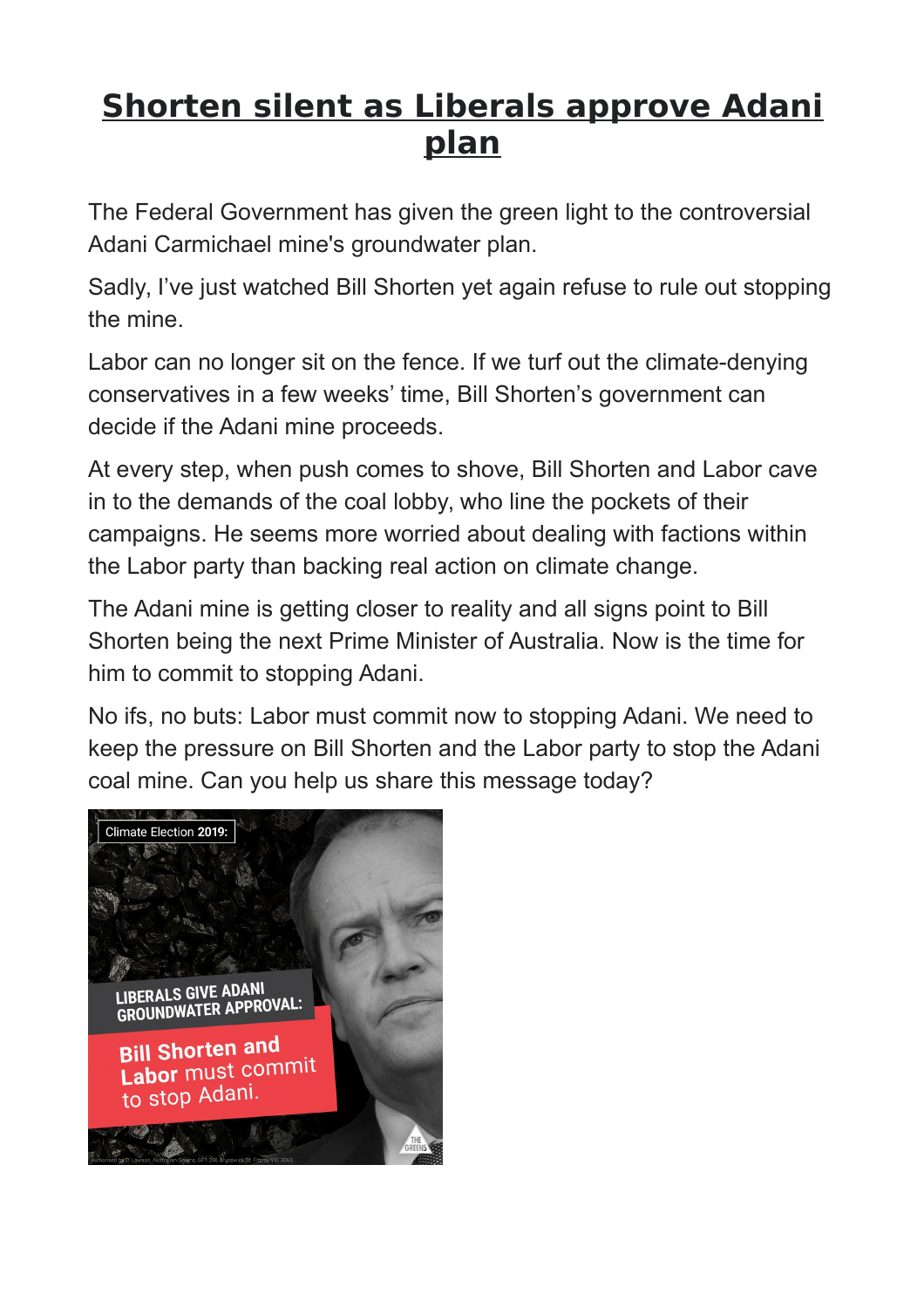## Adam

PS - I want to stay in Parliament so I can hold Labor to account to deliver real action on climate change. [Chip in \\$5 and support my re](https://www.adambandt.com/single_donation?e=815b357fd6c1c7e7d556da58394e67d6&utm_source=melbourne&utm_medium=email&utm_campaign=090419_adanialert&n=3)[election campaign today](https://www.adambandt.com/single_donation?e=815b357fd6c1c7e7d556da58394e67d6&utm_source=melbourne&utm_medium=email&utm_campaign=090419_adanialert&n=3)

#### $\overline{a}$ **Adani's coal mine is one step closer to going ahead, but the fight isn't over.**

**[Donate now to help us make this election all about stopping Adani, ending coal](http://contact-federalmps.greens.org.au/profiles/contact/modules/contrib/civicrm/extern/url.php?u=324382&qid=69737018)   [and action on climate change.](http://contact-federalmps.greens.org.au/profiles/contact/modules/contrib/civicrm/extern/url.php?u=324382&qid=69737018)**

The Liberals have just given Adani a key water approval they need to start building their climate wrecking, water guzzling coal mine.

And to make things worse, yesterday Bill Shorten said that "we do" want fossil fuels to be a part of Australia's energy mix in the future. With Shorten's Labor non-committal about stopping the Adani mine, neither major party has a plan to genuinely deal with coal or climate change this election.

This news is devastating, but the election will be called in the coming days and with your help we can make sure this coal mine doesn't go ahead.

[Can you chip into our Stop Adani campaign fund and help us buy billboards, street posters](http://contact-federalmps.greens.org.au/profiles/contact/modules/contrib/civicrm/extern/url.php?u=324382&qid=69737018)  [and online ads to make this an election fought on climate change?](http://contact-federalmps.greens.org.au/profiles/contact/modules/contrib/civicrm/extern/url.php?u=324382&qid=69737018)

### **[DONATE NOW](http://contact-federalmps.greens.org.au/profiles/contact/modules/contrib/civicrm/extern/url.php?u=324383&qid=69737018)**

Since 2012, the Liberal and Labor parties have \$8.2 million in donations from fossil fuel companies like Adani. In return, these vested interests have locked the major parties in to having no plan to deal with coal and no plan to ban new coal mines.

Unlike the major parties, we refuse to take donations from big corporations who want to influence us. Instead we are powered by contributions from thousands of individuals just like you who want to see real action on climate change.

It's so important that we re-elect our MPs this election, so there is a strong Greens voice in the Senate to fight for action on climate change and to stop the next government from caving in to Adani. But to keep up with the multi-million dollar budgets of the major parties we need your help.

[Can you help us kick the Liberals out and send a clear message to the Labor party that](http://contact-federalmps.greens.org.au/profiles/contact/modules/contrib/civicrm/extern/url.php?u=324382&qid=69737018)  [they need to stop Adani?](http://contact-federalmps.greens.org.au/profiles/contact/modules/contrib/civicrm/extern/url.php?u=324382&qid=69737018)

## **[DONATE TO STOP ADANI](http://contact-federalmps.greens.org.au/profiles/contact/modules/contrib/civicrm/extern/url.php?u=324383&qid=69737018)**

For a renewable future,